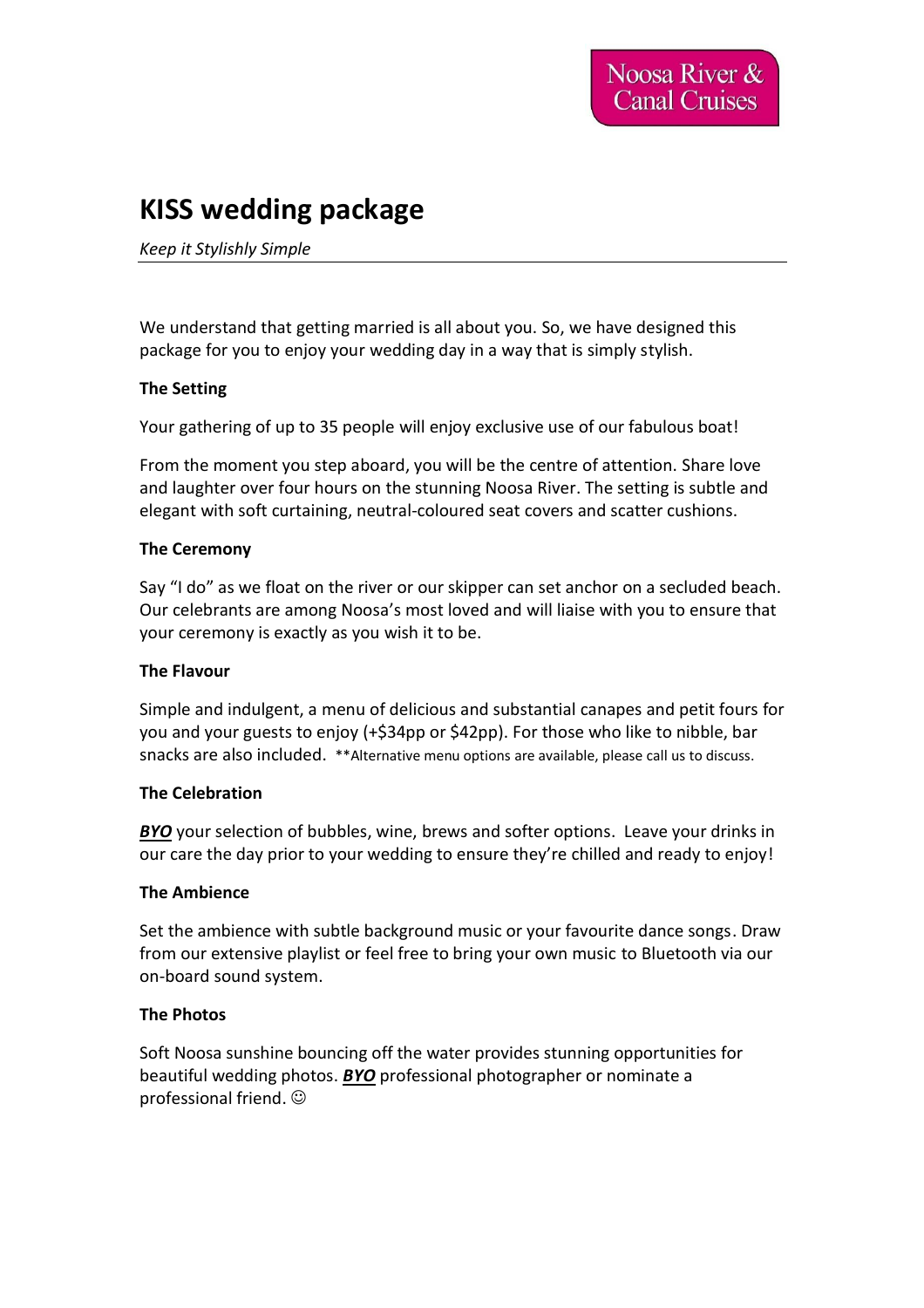#### *The KISS Wedding Package* **\$3,300**

Includes:

- 4 hours exclusive use of our floating venue
- Decoration
- Celebrant
- Management of your **BYO** beverages (pre-delivery, chilling & post-collection)
- Bar snacks

#### **Additional Services:-**

We can do as little or a much as you like. Although this package does not include a photographer, wedding cake, flowers, transfers, a DJ or musician, we can assist you with these upon request.

Canapes \$34 or \$42pp (min 20 guests). Smaller guest numbers can easily be accommodated. Please call Kym to discuss.

## **Start your wedding plans now with a simple email or call us on 0414 727 765. We'd love to hear from you!**

### *The small print.*

Once we have confirmed your date, we will put you in touch with a celebrant so that you can plan the finer details of your ceremony.

All bookings require a \$750 non-refundable deposit.

#### **Please see the menu below.**